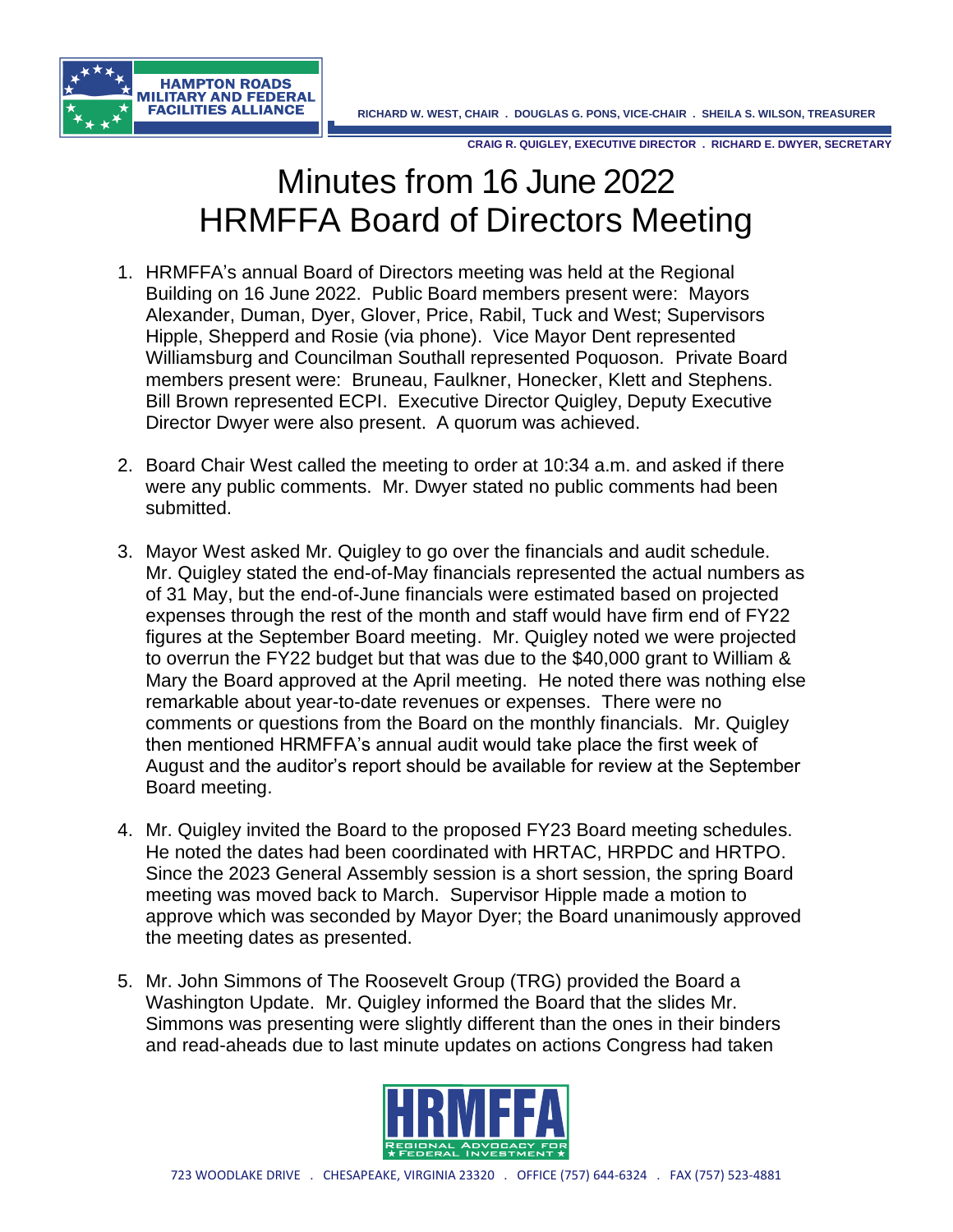

this week on the defense bills. The updated slides would be provided to the Board when the meeting minutes are distributed (attached). Highlights of his presentation included:

- The House Armed Services Committee (HASC) National Defense Authorization Act (NDAA) Chairman's mark was released and the core defense topline of \$773 billion was the same as the President's FY23 budget request. The topline number is a big issue and while there is no agreement yet, consensus is that it will increase substantially. The full HASC markup is scheduled for 22 June.

- Draft HASC bill currently prevents the retirement of 33 Block 20 F-22s that are used for training and scheduled to come to Langley AFB with the F-22 training mission. It also prevents the retirement of four amphibious warships and one cruiser. Two of the amphibious ships are homeported at Joint Expeditionary Base Little Creek – Fort Story, and the cruiser is homeported in Norfolk.

- The language allowing the Navy to convey land at NAS Oceana to HRSD is included in the bill.

- Language requested by HRMFFA to have DoD look at providing 100% childcare discounts to providers working at on-base child development centers was included in the draft bill.

- Senate Armed Services Committee (SASC) NDAA full markup took place yesterday but was a closed session. SASC Chair Senator Jack Reed has been quoted saying the topline has to increase due to inflation.

- The Air Force had a \$10.5 million construction project at Langley on their unfunded priority list that HRMFFA asked the CODEL to support. Appears Rep Luria has gotten that in the HASC NDAA.

- The Marine Corps has a \$10.4 million construction project at Dam Neck on their unfunded priority list that HRMFFA asked the CODEL to support. We expect that project to be in the SASC bill.

- House military construction bill includes \$15.1 billion which is \$2.9 billion more than President's request. Includes \$1.3 billion for the Shipyard Infrastructure Optimization Plan projects.

- The language HRMFFA has been championing to allow the Army Corps of Engineers to include federal lands when conducting coastal storm risk management studies with communities has made it into the Senate and House versions of the Water Resources Development Act (WRDA). The Senate's language provides a better fix to the issue and HRMFFA staff and TRG are working with the CODEL to get that language adopted in conference. - FY22 Defense Community Infrastructure Program proposals from communities are due on July 18. Mr. Simmons mentioned TRG recently hired Mr. Teran Judd, formerly head of the Air Force Community Partnership office, and he is available to assist any HRMFFA communities with drafting their proposals.

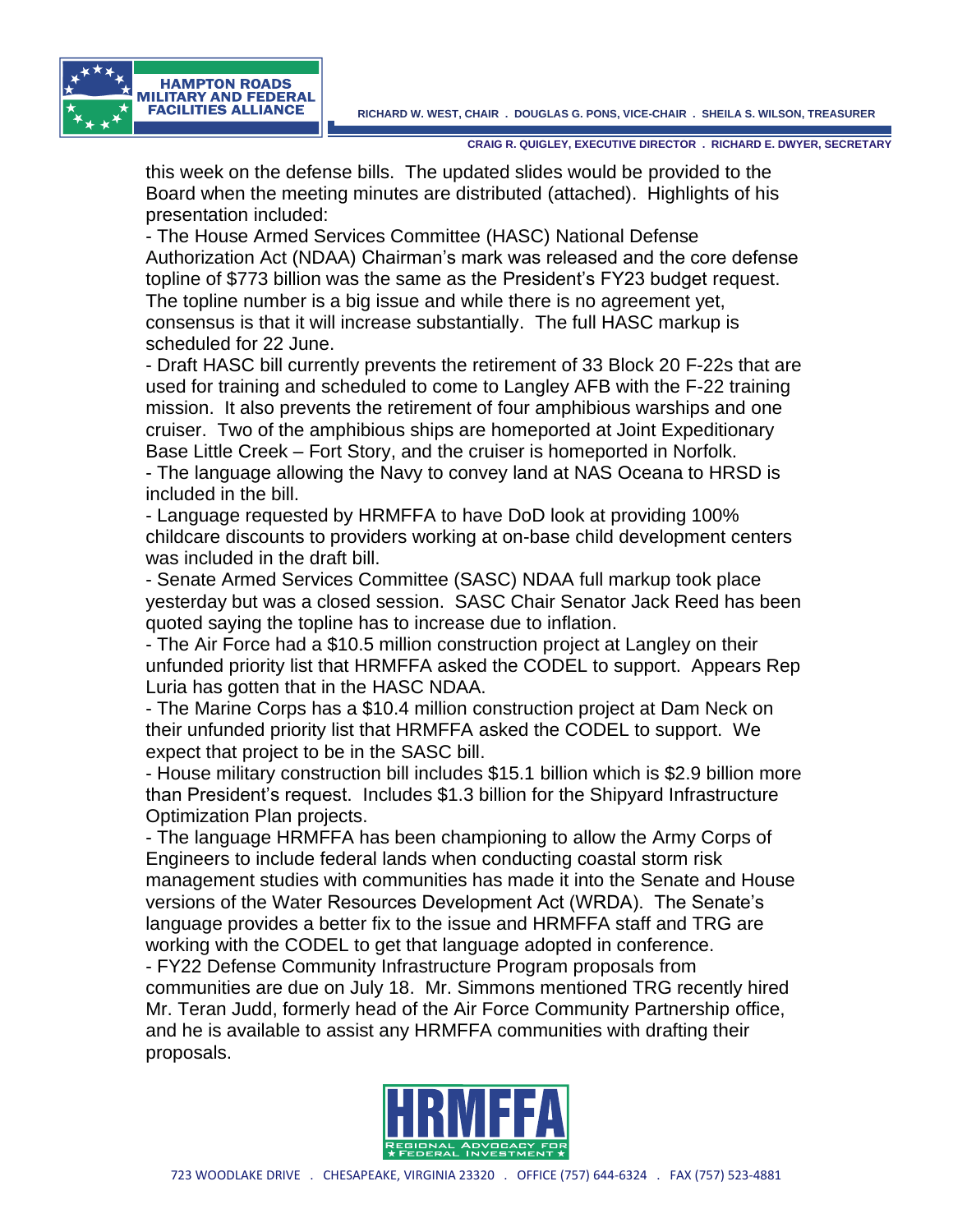

- Sharene Brown, spouse of Chief of Staff of the Air Force Gen C.Q. Brown, announced "Five & Thrive" initiative to focus attention on top five quality of life challenges facing military families: childcare, K-12 education, healthcare, housing, and spouse employment. Mr. Simmons stated the Hampton Roads community needs to make sure they are in line with these initiatives as all the services will account for them in future basing decisions.

- Mr. Simmons said he recently attended the Naval War College Current Strategy Forum where the focus was on recent Russian aggression and China's ambitions. China is DoD's focus. U.S. has lost two major historical advantages of material resources and advanced technology superiority.

- U.S. defense spending projected to decline as a percentage of GDP from 3.2% to 2.7% where average U.S. defense spending from 1949 – 1989 was 7.42% of GDP. Spending and national debt will hamper DoD budgets in the future.

- Alan Baker of the Maritime Industrial Base Ecosystem asked Mr. Simmons to comment on Secretary of the Navy comments about private shipyard sustainment and infrastructure upgrades. Mr. Simmons stated the Navy does not have enough money to upgrade their own four shipyards, much less take on private shipyard modernization. The Navy is supportive of private yard upgrades, but the money will have to come from somewhere else.

- 6. Next item on the agenda was a discussion about a Board trip to Washington, DC to meet with DoD and other Federal leaders. Now that COVID seems to be subsiding, does the Board see value in these trips and desire to resume them? Mayor Dyer said he thought HRMFFA should make the trip as there are lots of pressures on DoD and it's too important to the regional economy. Mr. Stephens agreed and said he thought it was very beneficial hearing from DoD leaders and demonstrating that both elected and business leaders in our region care and support DoD. Mr. Simmons said the Fall would be good timing and that DoD expects communities with a large military presence to visit. He said the region should take advantage of the opportunity to inform DoD leaders what the region is doing regarding transportation improvements, resiliency, etc. Comments from other Board members were all supportive of the trip. Mr. Quigley stated staff would work with TRG to determine suitable dates with goal of late September or early October and get back to the Board.
- 7. Chair West invited Mayor Duman to present the Budget and Finance Committee report. Mayor Duman said the B&F Committee met virtually on 31 May to finalize the FY23 budget, revise the investment policy, and review the draft internal controls policy.

- FY2023 Budget: Mayor Duman stated all but one municipality has approved their FY23 budget and all are providing funding in line with what HRMFFA requested.

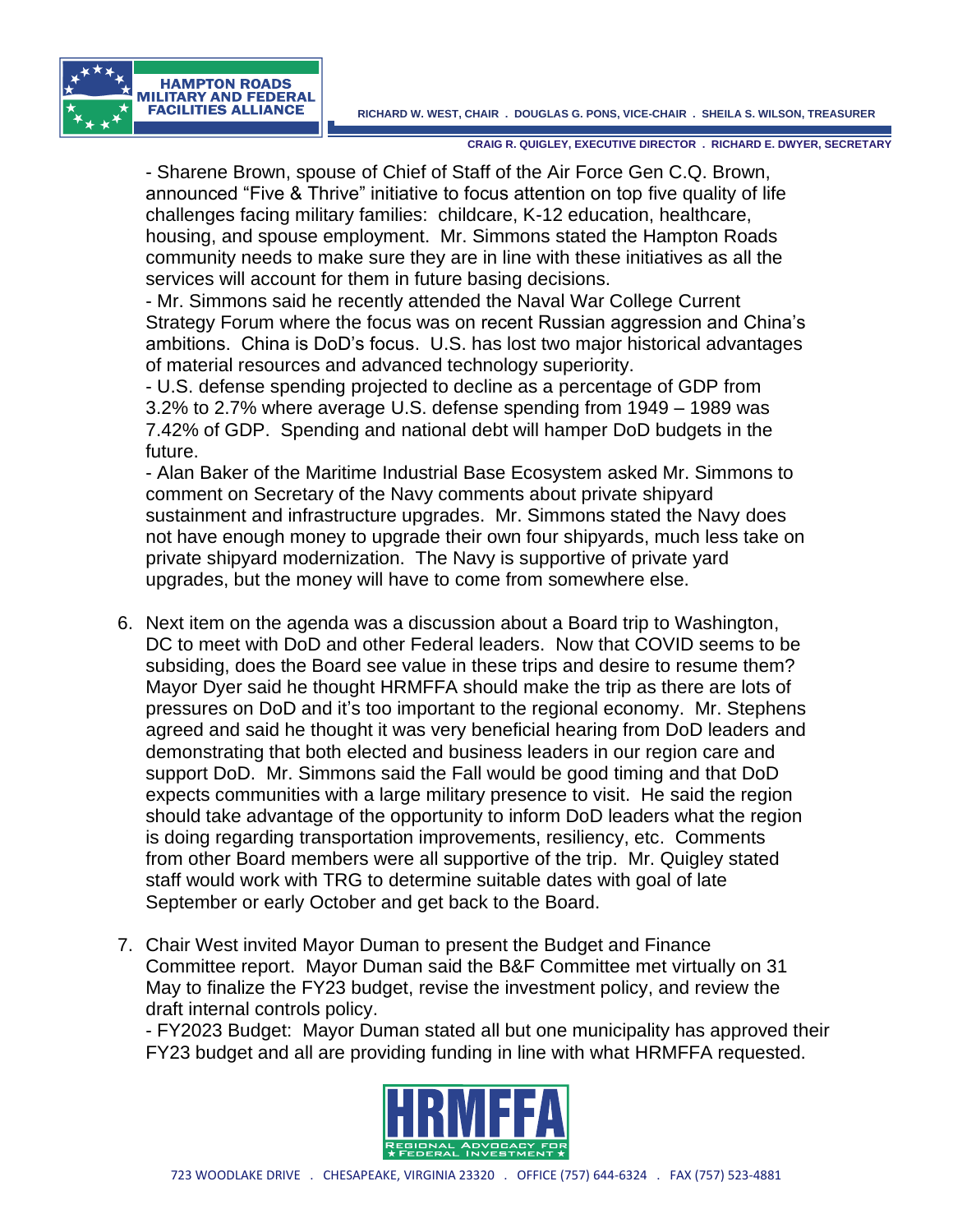## **RICHARD W. WEST, CHAIR . DOUGLAS G. PONS, VICE-CHAIR . SHEILA S. WILSON, TREASURER**



**CRAIG R. QUIGLEY, EXECUTIVE DIRECTOR . RICHARD E. DWYER, SECRETARY**

Gloucester and Southampton Counties have approved funding and intend to accept our invitation to join HRMFFA. The same is expected from Surry County once they approve their budget. The budget also includes a 5% staff raise to be in line with other regional organizations. Some expense line items such as HRPDC support, office rent, and travel were increased over FY22 levels to account for projected inflation. As there were no questions, Mayor Duman submitted the draft budget as the Budget & Finance Committee's recommendation to the Board. Mayor Dyer seconded the motion and the FY2023 budget was unanimously approved by the Board.

- Investment Policy: Mayor Duman reminded the Board this was discussed and approved at the April meeting. However, after approval there was a lot of discussion following the William & Mary grant request about whether HRMFFA should be in the grants business. Consensus appeared to indicate that we should not. This version removes language related to donating excess funds or offering grants to other institutions and states the Board will decide each year on whether to proportionately return any excess funds to member organizations. The other change adds a stabilization fund of \$100,000 to allow a transfer of funds to meet the \$1.0M reserve requirement without having a special assessment. Mayor Duman stated the Budget & Finance Committee feels this version more accurately represents the sense of the Board following April's meeting and recommended approval by the Board. Mayor Dyer seconded the motion and the investment policy was unanimously approved by the Board.

- Internal Controls Policy: Mayor Duman stated the final item is the HRMFFA Internal Controls Policy. He gave credit to the HRPDC Finance team for developing this policy and ensuring it is in line with past auditor comments and industry best practices. There were no questions from the Board. Mayor Duman stated the Budget and Finance Committee recommended approval. Mayor Dyer seconded the motion and the internal controls policy was unanimously approved by the Board.

8. Chair West invited Mayor Tuck and Mr. Klett to provide the Board an update on the Futures Advisory Committee. Mr. Klett said the committee was scheduled to meet with Fort Eustis on 13 June, but Brigadier General Kline was called to a last-minute meeting with his four-star boss so they had to postpone the meeting. He said the team was also working to schedule the last meeting with the National Park Service with the goal of having a report to the Board by the September meeting. He reiterated that the common themes we keep hearing from installation leaders are sufficient/reliable/resilient energy, workforce housing, sea level rise/flooding, spouse licensure/employment, broadband connectivity, and quality of K-12 education. Mayor Tuck mentioned he recently attended an American Flood Coalition meeting in DC where he also spoke to the congressional delegation to discuss flooding. He said Congress is looking at ways to get more money to communities to help address the issue. Mayor

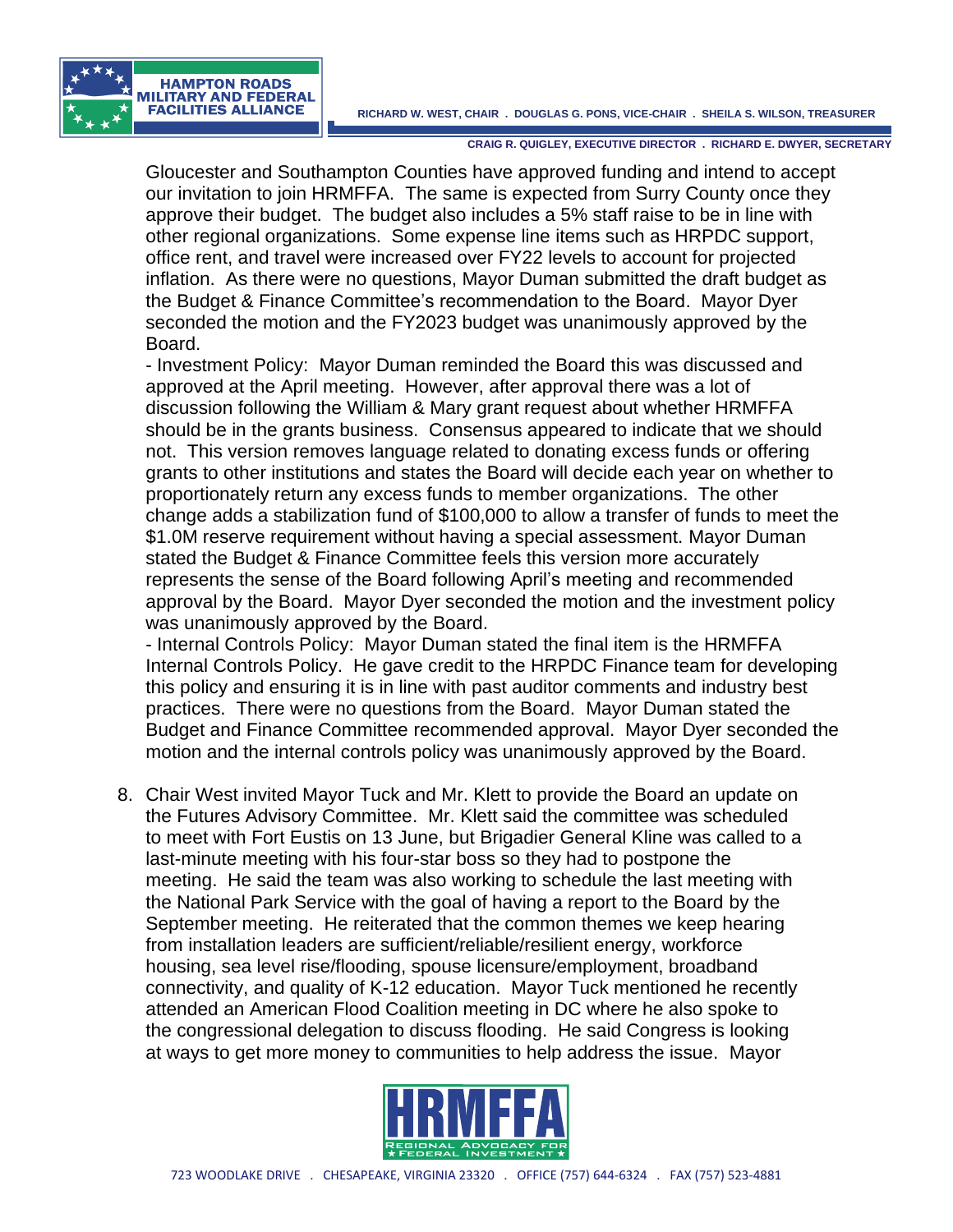## **RICHARD W. WEST, CHAIR . DOUGLAS G. PONS, VICE-CHAIR . SHEILA S. WILSON, TREASURER**



**CRAIG R. QUIGLEY, EXECUTIVE DIRECTOR . RICHARD E. DWYER, SECRETARY**

Dyer mentioned the ultra-fast subsea data cables landing in the region offer an incredible opportunity and Virginia Beach was working with Oceana on the subject. Mr. Stephens asked what type of housing the Federal leaders were concerned about and whether there were certain career fields they were focused on for spouse licensure. Mr. Klett stated they were concerned about affordable off-base housing for their personnel and all fields that require a state certification or license. Mr. Tom Crabbs of the Virginia Veterans and Defense Affairs office stated they are working on a legislative proposal for the next General Assembly session to help with licensure at the Commonwealth level. Mr. Honecker said the Futures Committee work is something we should highlight to Federal leaders during the Board trip to DC. He also said he thought there could be opportunities to bring more remote work government jobs to Hampton Roads given our proximity to DC and already robust Federal presence. Supervisor Rosie said the regional broadband initiative was a great opportunity for the region and the more rural communities to accommodate remote workers. Mayor Tuck invited COL Harry Hung, Joint Base Langley – Eustis (JBLE) Deputy Commander, if he had any thoughts on the subject. COL Hung said he thought HRMFFA was a phenomenal group working to support the military in the region. He agreed the DC trip was a good idea as a voice in DC matters to DoD leaders. He mentioned JBLE's projected growth with the F-22 training and intelligence missions over the next several years and the importance of energy resiliency to those missions. He also said childcare is an especially critical issue to military families and JBLE currently has over 850 kids on their waiting list. He thanked the Board for their support of the childcare legislative language which he thought would be very helpful.

9. Mayor West stated there were several items from the Nominating Committee to discuss.

- Municipal expansion of HRMFFA. He thanked Mayor Tuck for suggesting HRMFFA approach Gloucester, Southampton, and Surry Counties to ask if they wished to join. Given that they have all approved or recommended funding to join HRMFFA in 2023, the committee recommends adding the three municipalities. Mayor Tuck made a motion to approve, which was seconded by Mayor Duman and passed unanimously.

- Extending Private Sector member terms: Mayor West stated that Tim Faulkner of The Breeden Companies and Dr. Lisa Monaco of Jacobs current two-year terms were expiring and they both desired to continue on the HRMFFA Board. Supervisor Shepperd made a motion to approve and Mayor Rabil seconded; the motion passed unanimously.

- New Vice-Chair: Mayor West indicated the committee recommended Mayor Dyer serve as the next HRMFFA Vice-Chair and Mayor Dyer had agreed to serve. Supervisor Shepperd made a motion to approve and Mayor Rabil seconded; the motion passed unanimously.